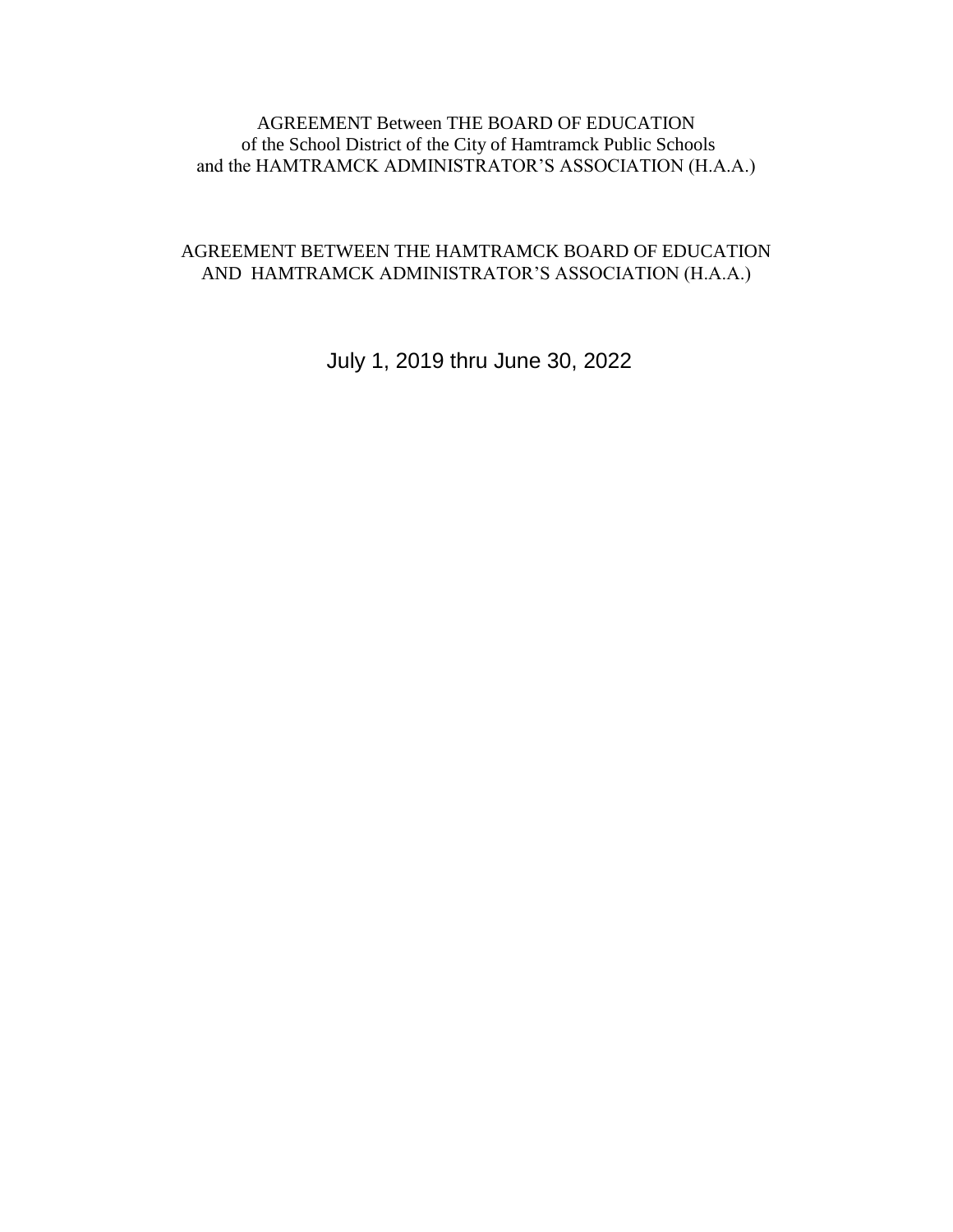#### Table of Contents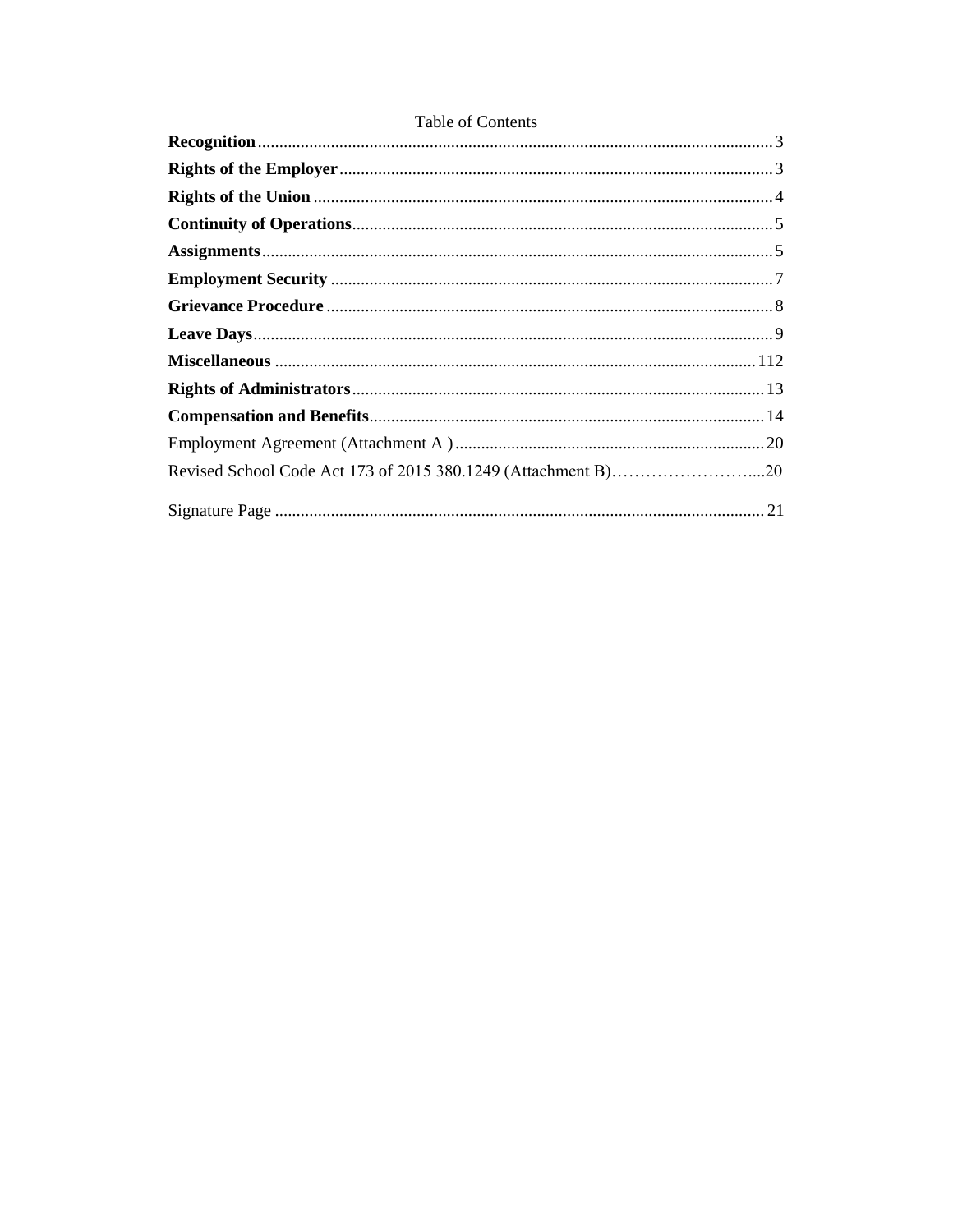#### Article I. **Recognition**

#### A. **Recognition**

- 1. The Board hereby recognizes the Hamtramck Administrator's Association ("Union") as the sole and exclusive bargaining representative for the following school administrators employed by the Hamtramck Public Schools unless specifically excluded herein: Principals, Assistant Principals, Directors, and Administrator in Charge of Recreation.
- 2. Representation shall exclude: Superintendent, Assistant Superintendents, Director of Finance, Administrator in charge of Human resources, Administrative Assistant to any Superintendent level employee, executive or confidential employees and all employees of the Board of Education who are covered by other collective bargaining agreements.
- 3. Definitions: a District employed administrator for whom the Union is the exclusive bargaining representative shall be referred to as administrator or unit member or Union member or employee or person employed in the unit or bargaining unit or person employed in the Union. References to the Board or Superintendent shall include their respective designees.

#### B. **Exclusive Collective Bargaining Agreement**

The Board hereby expressly agrees that it shall not bargain with or enter into any collective bargaining agreement with any persons in this bargaining unit covered by this agreement.

#### C. **Non-Discrimination**

The Board and the Union agree not to discriminate against anyone in a manner prohibited by law.

#### **Article II. Rights of the Employer**

A. Unless otherwise agreed herein, the Board and the Superintendent of Schools reserve and retain all rights vested in the Board or in the Superintendent under governing law, ordinances, rules, and regulations as set forth in the constitution and laws of the State of Michigan and of the United States, including but without limiting the generality of the foregoing, the right: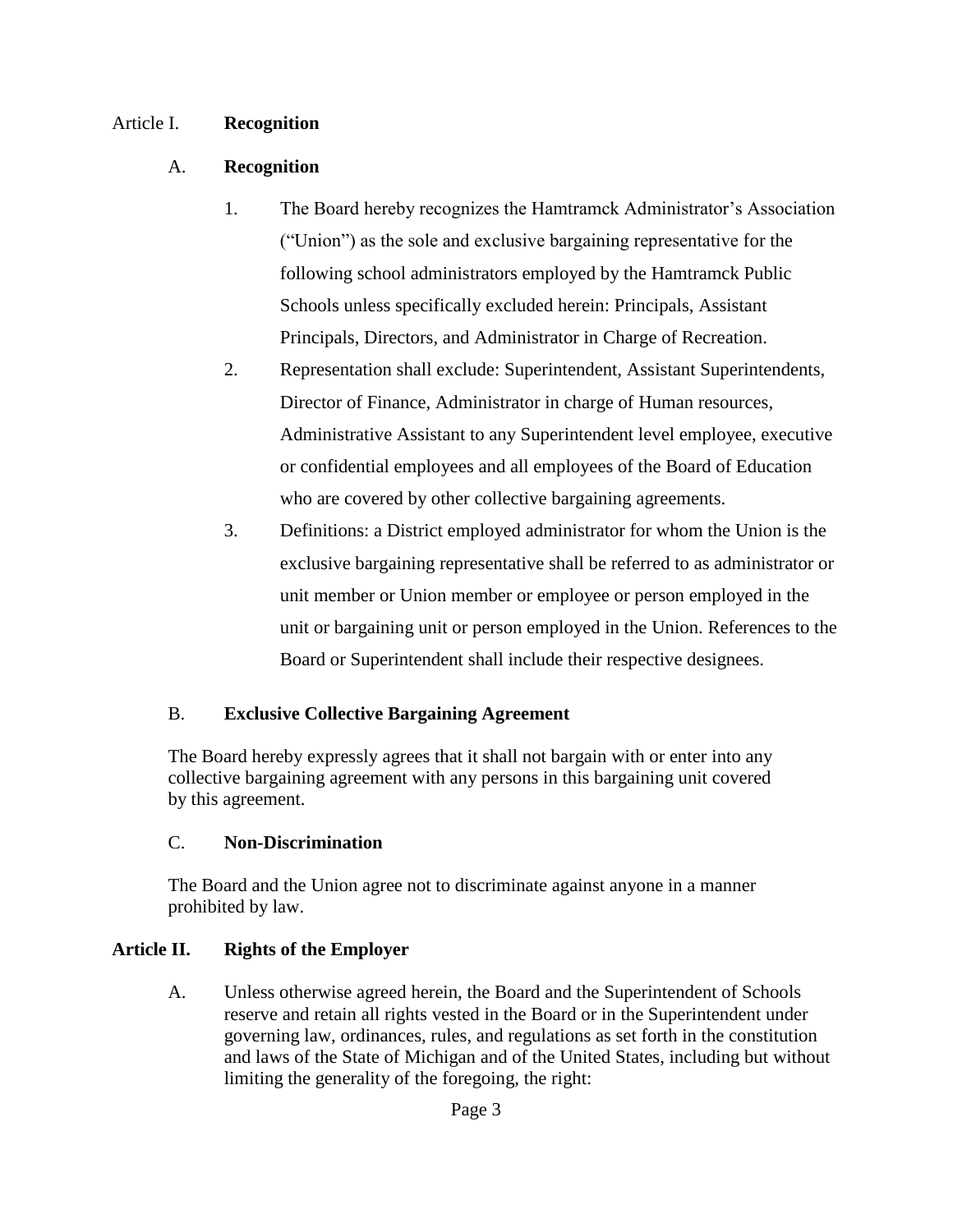To the management and administrative control of the school system and its properties and facilities;

To hire all employees and subject to the provisions of law, to determine the qualifications, job functions, job descriptions, assignments, placement, need for, dismissal or demotion of staff on Continuing Contracts for just cause except that an employee serving under an Interim Contract may be separated during the term of that contract provided that the decision to do so is not arbitrary.

To establish courses of instruction, including special programs, and to approve the means and methods of instruction;

To provide for athletic, recreational, social and other events for students;

To adopt policies, rules and regulations not in conflict with this agreement;

To develop and control the budget of the School District;

To determine the structure and responsibilities of its school administrations;

To determine the number and location of its facilities.

# **Article III. Rights of the Union**

# A. **Use of School Buildings**

The Union and its members shall have the right to use school buildings and facilities at reasonable hours when open and when not needed for District purposes for Union business provided said use does not cause the District additional cost.

# B. **Union Days**

The Union may use a maximum of eighteen (18) days per academic year for the purpose of employer paid participation by unit members in contract enforcement or administration, appearance before an agency in a matter involving this employer; other legitimate Union business or for collective bargaining at times not agreed to by the employer. The superintendent or his her designee may in the exercise of its discretion agree to grant additional time with pay for the purpose of collective bargaining. The Union shall provide the superintendent or his or her designee notice in advance if a matter is previously scheduled. In other instances, and to the extent feasible, the Union shall provide the employer with twenty four hours' notice. This requirement shall not apply in an emergency.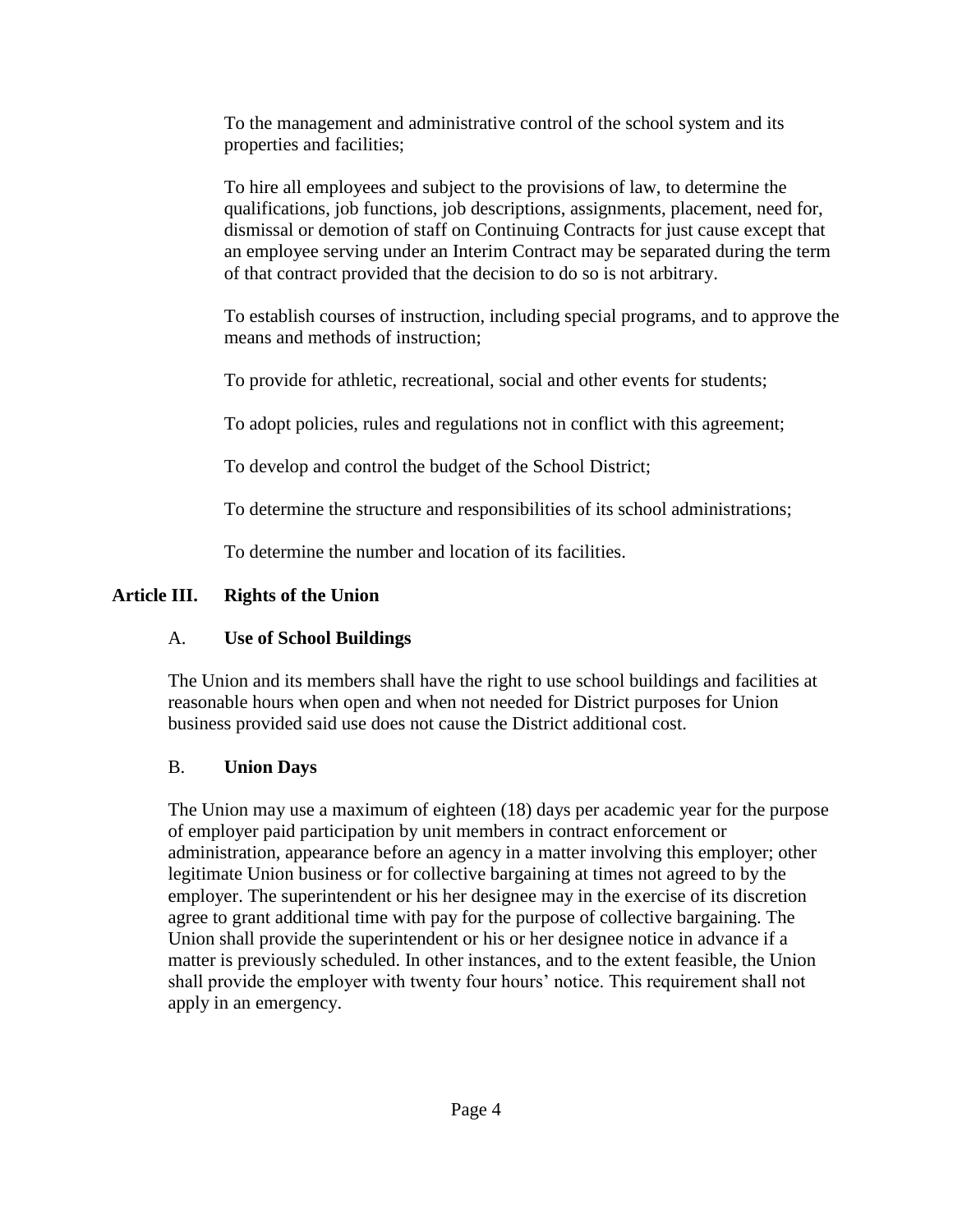It is recognized that administrators may object to joining the Union. It is also recognized that the proper negotiation and administration of a collective bargaining agreement entails expense to the Union.

The Union indemnifies and holds harmless the Board of Education, its members and employees from claims made by any member of the bargaining unit with respect to the application of this provision of the collective bargaining agreement. The Union shall assume the responsibility for defending the board against any and all claims, demands, suits, expenses or other forms of liability, imposed as a consequence of the board's compliance with this provision of the collective bargaining agreement. The Union shall select and employ counsel chosen by the Union and shall pay any judgment levied against the Board of Education its members or employees.

### **Article IV. Continuity of Operations**

During the term of this Agreement, the Union will not authorize, sanction, condone or acquiesce in, nor will any member of the bargaining unit take part in any strike as defined in Michigan Public Act 336 of 1947, as, amended by Michigan Public Act of 379 of 1965. In event of any strike in violation of this Agreement, the Union will post notices immediately at any or all schools affected, advising that such strike is unlawful, in violation of the Agreement and unauthorized by the Union, and the Union shall advise the striking administrators to return forthwith to their regular duties.

#### **Article V. Assignments**

## **A. Probationary Period**

All new Administrators hired or promoted into the unit as of 07/01/2016, shall be probationary Administrators for the first two (2) years immediately following their hire or promotion. The purpose of the probationary period is to provide an opportunity for the Superintendent and other supervisory personnel to determine whether the Administrator has the ability and other attributes which will qualify the Administrator for regular Administrator status.

#### B. **Appointment to Administrative Positions**

1. A vacancy is a vacated or newly created administrator position which the Board desires to fill. When school is in session, vacancies for administrator positions will be publicized, including postings of such notices, in each school and the central office. Such postings shall include a statement of the duties, locations, qualifications and compensation for the position. At times when school is not in session, a copy of such notices will be provided to the Union.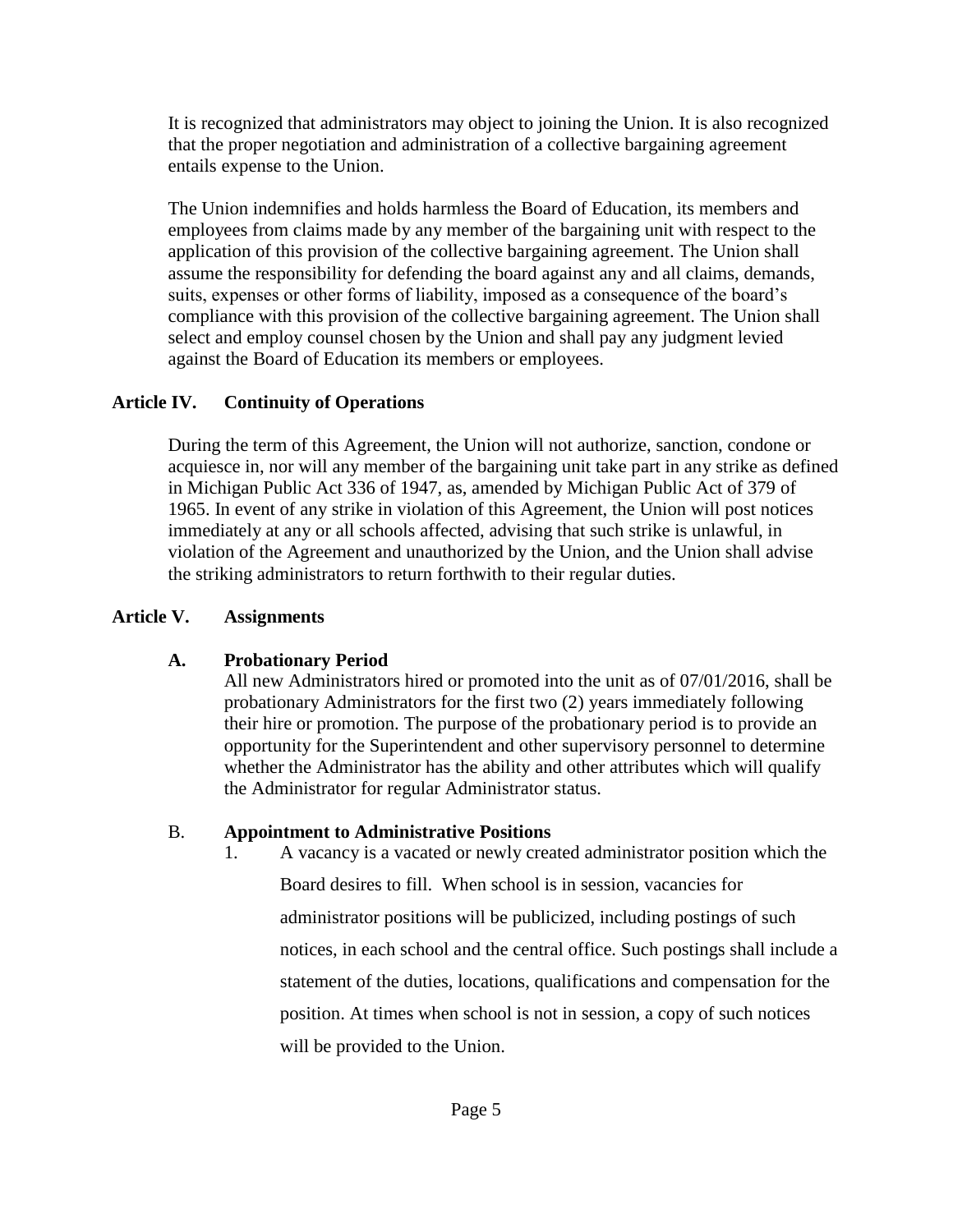2. Whenever possible, administrator vacancies shall be posted for a minimum period of five (5) work days during the school year and ten (10) calendar days during the remainder of the year.

### C. **Administrative Selection**

- 1. The Board of Education shall determine the need for an administrator position and the qualifications therefore.
- 2. Unless waived by mutual agreement of the Union and the employer, interviews will be conducted with all unit applicants for a vacant position who meet the posted requirements. The interview committee will include a representative of the Union, to be chosen by the employer, who is not an applicant for the position.

## D. **Transfers**

- 1. A transfer is the movement from one administrator position to another administrator position within the bargaining unit.
- 2. Voluntary Transfers
	- a. Any administrator shall be given an opportunity to seek a transfer to another administrator position within the bargaining unit.
	- b. Any administrator may file, with the Superintendent, a general letter of request for transfer to be considered should a position become vacant.
- 3. Involuntary Transfers
	- a. When an involuntary transfer is contemplated, the Union and the administrator being considered for such transfer will receive a written explanation for the need of the transfer in advance of its taking effect. The administrator shall be afforded an opportunity meet with the Superintendent to discuss the necessity for such transfer and any alternatives.
	- b. A transfer may not be arbitrary.
	- c. "Subject to MCL  $423.215(3)(i)$ ". Unless the transfer is the result of inadequate performance or misconduct, the compensation paid an administrator will not be reduced or modified as a result of the transfer and the person will continue to advance in salary as if not transferred, and has provided herein.
	- d. A unit member transferred to a position carrying a greater rate of pay will be paid the rate applicable to that position if they hold the position for more than 28 calendar days.
	- e. A transfer accomplished under this article is not a demotion.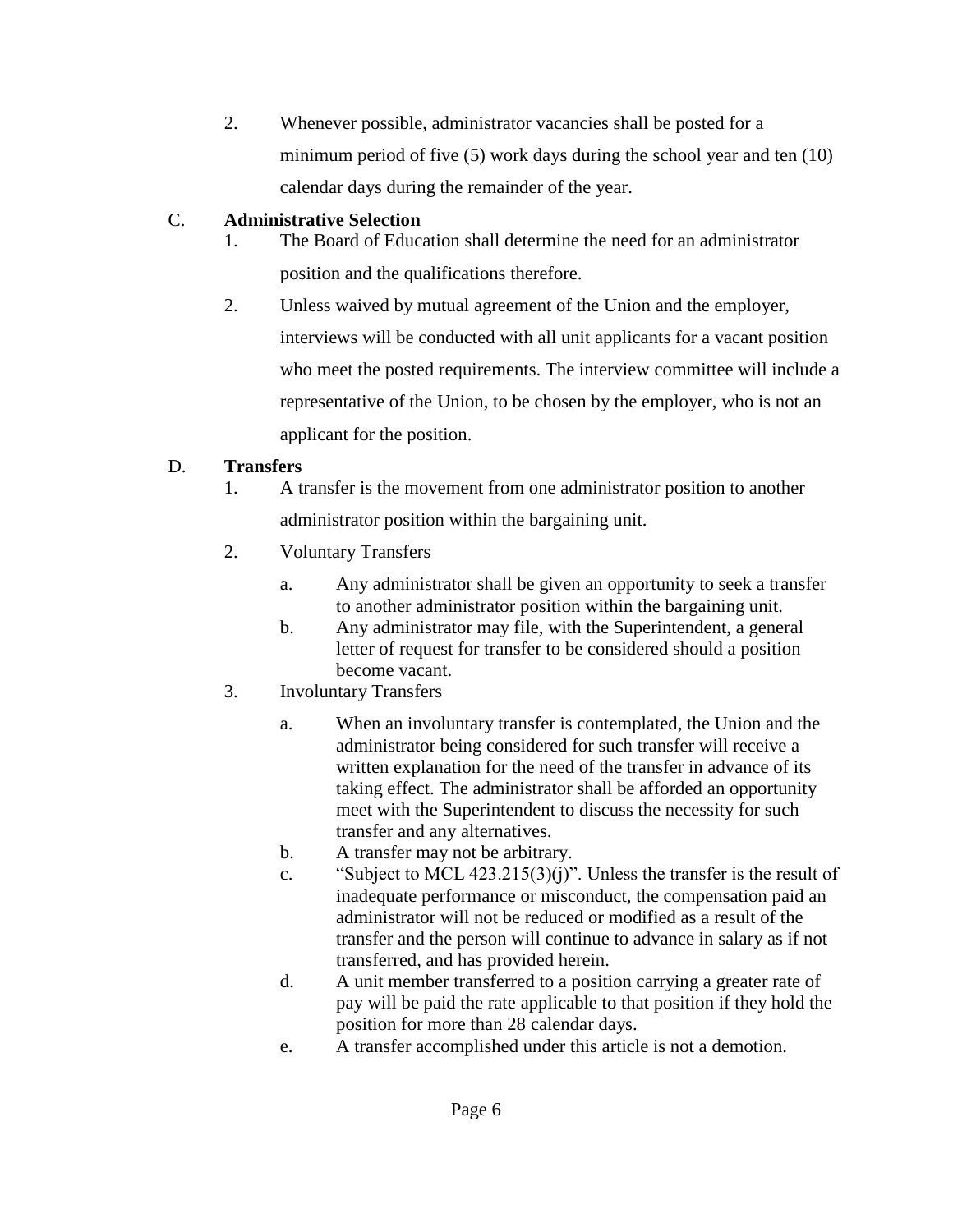#### **Article VI. Employment Security**

- 1. Employees in this bargaining unit shall not achieve administrative tenure as a consequence of their employment in this unit.
- 2. Employees in this bargaining unit shall be employed under a personal service contract. The terms of that contract are annexed to this agreement. (See attachment A.) All contracts shall expire on June 30.
- 3. Term
	- a. Initial Term:
		- i A person newly hired in the bargaining unit shall be employed under a contract of one school year duration. This contract is subject to non-renewal pursuant to MCL 380.1229. If the contract is not non-renewed, it shall extend for one additional school year. A person newly hired into the bargaining unit may be employed under an Initial Term contract for no longer than three school years.
		- ii A person hired after January 1 shall serve an initial term for the duration of that school year plus two additional full school years. Such persons are subject to non-renewal pursuant to MCR 380.1229.
	- b. Continuing term:
		- i A person who has completed the initial term shall be employed under a contract of thirty six months duration. This contract shall be renewed each year, replacing the prior, unexpired, agreement, unless notice of non-renewal is provided as required by this section.
		- ii Non-renewal of a continuing term contract is subject to the procedure provided by MCL 380.1229. However, to be timely, notice of consideration of non-renewal must be provided not later than twenty four months prior to the expiration of the contract. The notice of non-renewal shall be accompanied by a detailed statement of the reasons for the non-renewal together with a copy of all information on which the employer relied. Unless discharged as permitted by contract, the person shall remain employed until the expiration of the existing contract.
- 4. Challenge to a non-renewal
	- a. The non-renewal of a continuing term contract is subject to the grievance procedure, including arbitration.
	- b. The role of the Arbitrator shall be to determine whether the nonrenewal of the Grievant violated this agreement or MCL 380.1229.
- B. **Evaluation**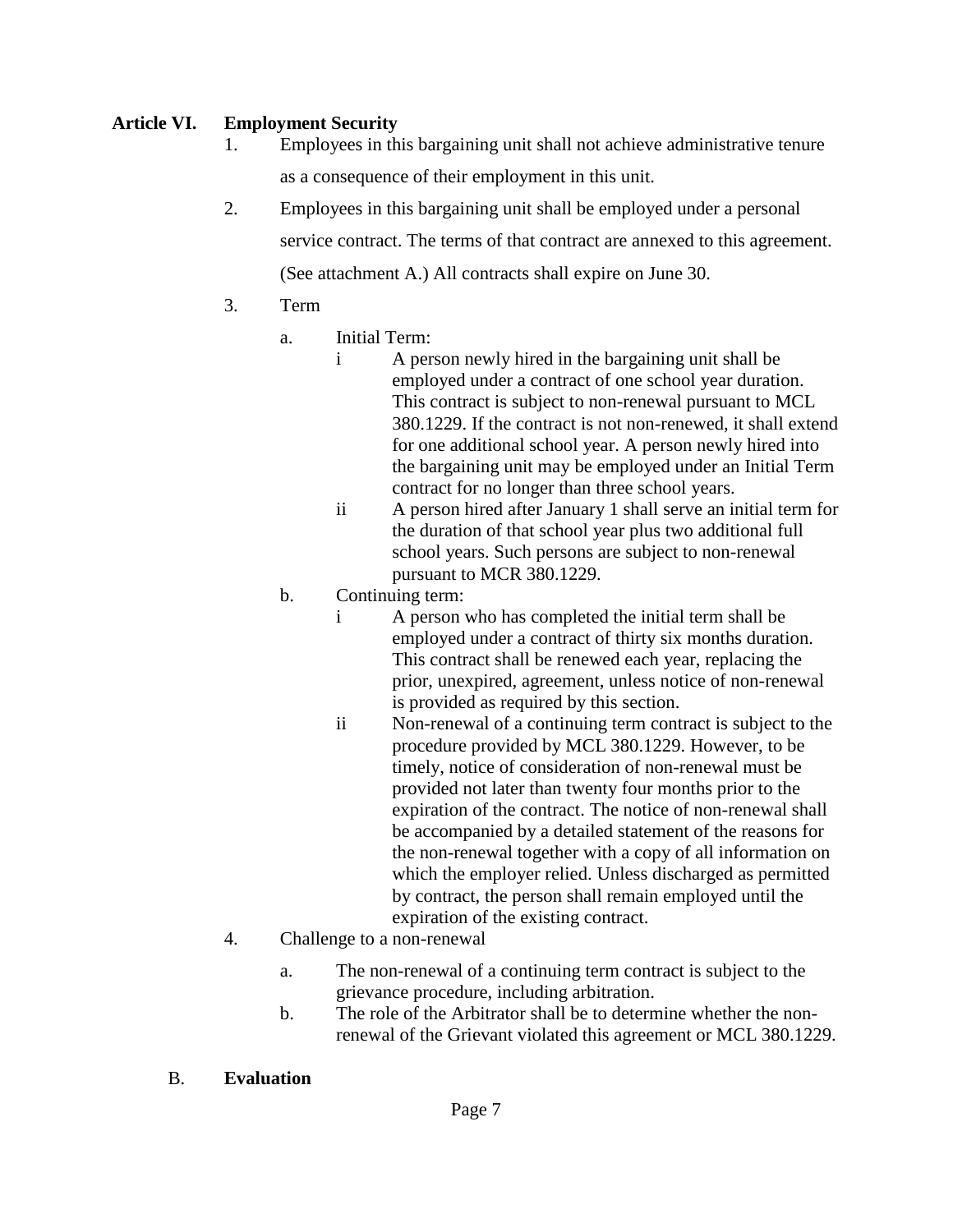#### Subject to Revised School Code **Act 173 of 2015** 380.1249 **(See Attachment B)**

- 1. The evaluation will note any deficiencies.
- 2. The failure to conduct an evaluation or to provide a notice of deficiency is conclusive evidence that the performance of the employee is satisfactory.

#### **Article VII. Grievance Procedure**

#### A. **Definition**

A grievance is a complaint by an administrator, a group of administrators, or the Union that there has been a violation, misinterpretation, or misapplication of any provision of this Agreement. This procedure must be exhausted before any arbitration can occur and arbitration is the sole forum for resolving disputes arising out of any relationship created or covered by this agreement. If the time limits set forth in this procedure are not met, the grievance will not be arbitrable and any further pursuit of it will be barred.

#### B. **Procedure**

- 1. Step 1: Within seven calendar days after the day within which the event which gave rise to the grievance occurred, a grievance must be submitted in writing to the Superintendent of Schools and/or his/her designee. The grievance shall state the nature of the complaint, the date on which the event giving rises to the grievance occurred and the relief sought. The Superintendent of Schools and/or his/her designee shall meet with the Union in an attempt to resolve the issue within seven business days of receipt of the grievance. A decision shall be submitted within seven business days thereafter.
- 2. Step 2: If the grievance remains unresolved at the conclusion of the previous step it may be submitted to binding arbitration at the request of the Union, provided written notice of the intent to arbitrate is delivered to the Superintendent of Schools within twenty-one business days following the Union's receipt of the decision of the Superintendent. Delivery of a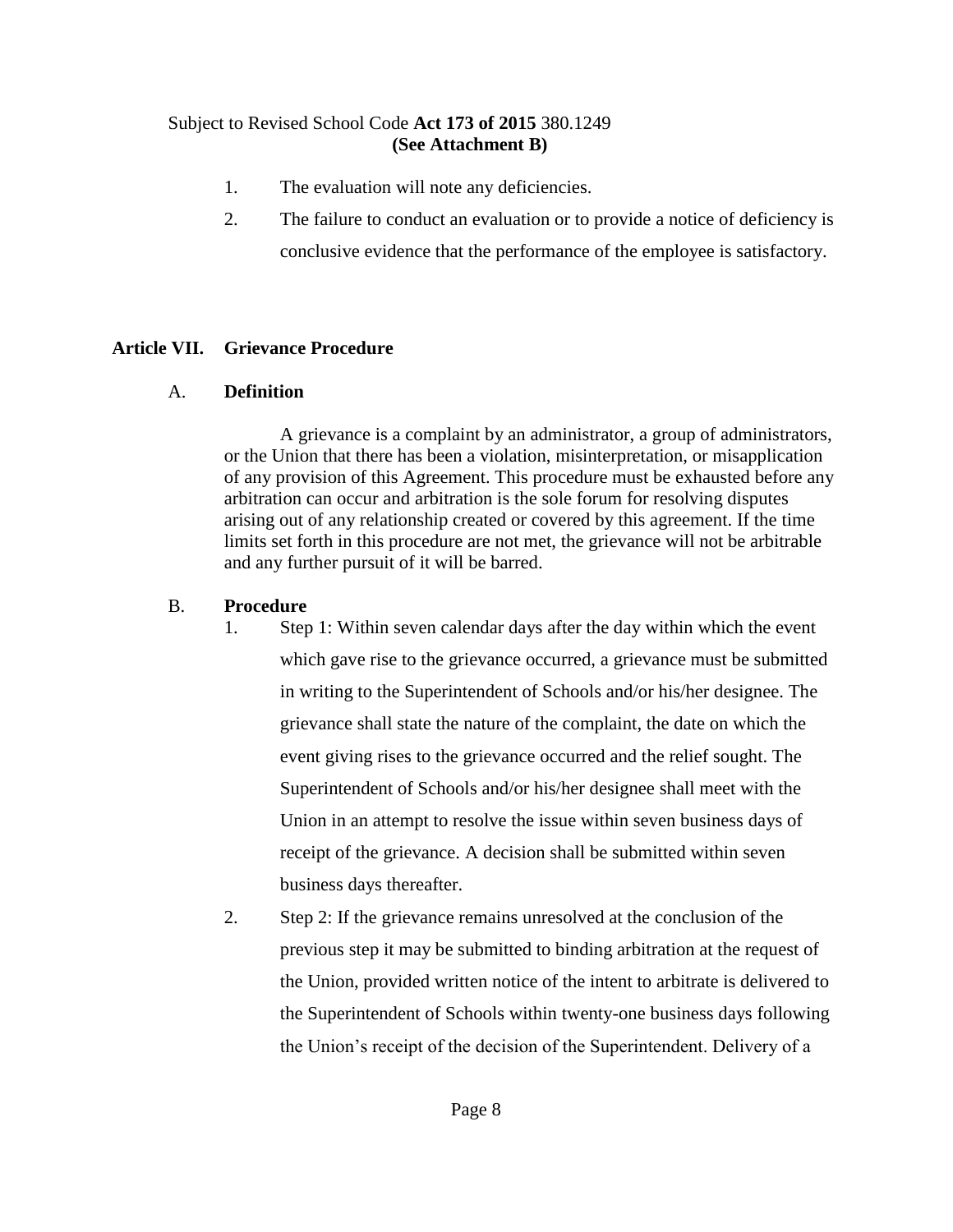decision mailed by regular, U.S. mail shall be three business days after the date of mailing.

- C. **General**
	- 1. The arbitrator shall be selected and employed pursuant to the labor arbitration rules of the American Arbitration Association.
	- 2. The arbitrator shall render his/her opinion and award only with respect to the particular grievance submitted to him/her, the arbitrator may not add to or subtract from this agreement nor may the arbitrator be permitted to award monetary damages other than back pay.
	- 3. The decision and award shall be shall be binding upon the board, the Union and the grievant. It is not subject to review or modification by a court except in accordance with applicable law, and a judgment may enter thereon upon application to a court of competent jurisdiction by either party to the arbitration.
	- 4. The arbitrator's fee and expense shall be shared equally by the Board and Union unless an award specifies otherwise.

#### **Article VIII. Leave Days**

- 1. Administrators hired before December 31, 2008 into the bargaining unit shall be entitled to fifteen Annual Leave Days without loss of pay for each contract year served. The Annual Leave Days for the school year will be credited on the first work day of the Administrator. Employees shall make every reasonable effort to take leave when the leave will have a minimal impact on the employee's responsibilities.
- 2. Administrators hired after January 1, 2009 into the bargaining unit shall be entitled to ten Annual Leave Days without loss of pay for each contract year served. The Annual Leave Days for the school year will be credited on the first work day of the Administrator. Employees shall make every reasonable effort to take leave when the leave will have a minimal impact on the employee's responsibilities.. Absence due to personal or family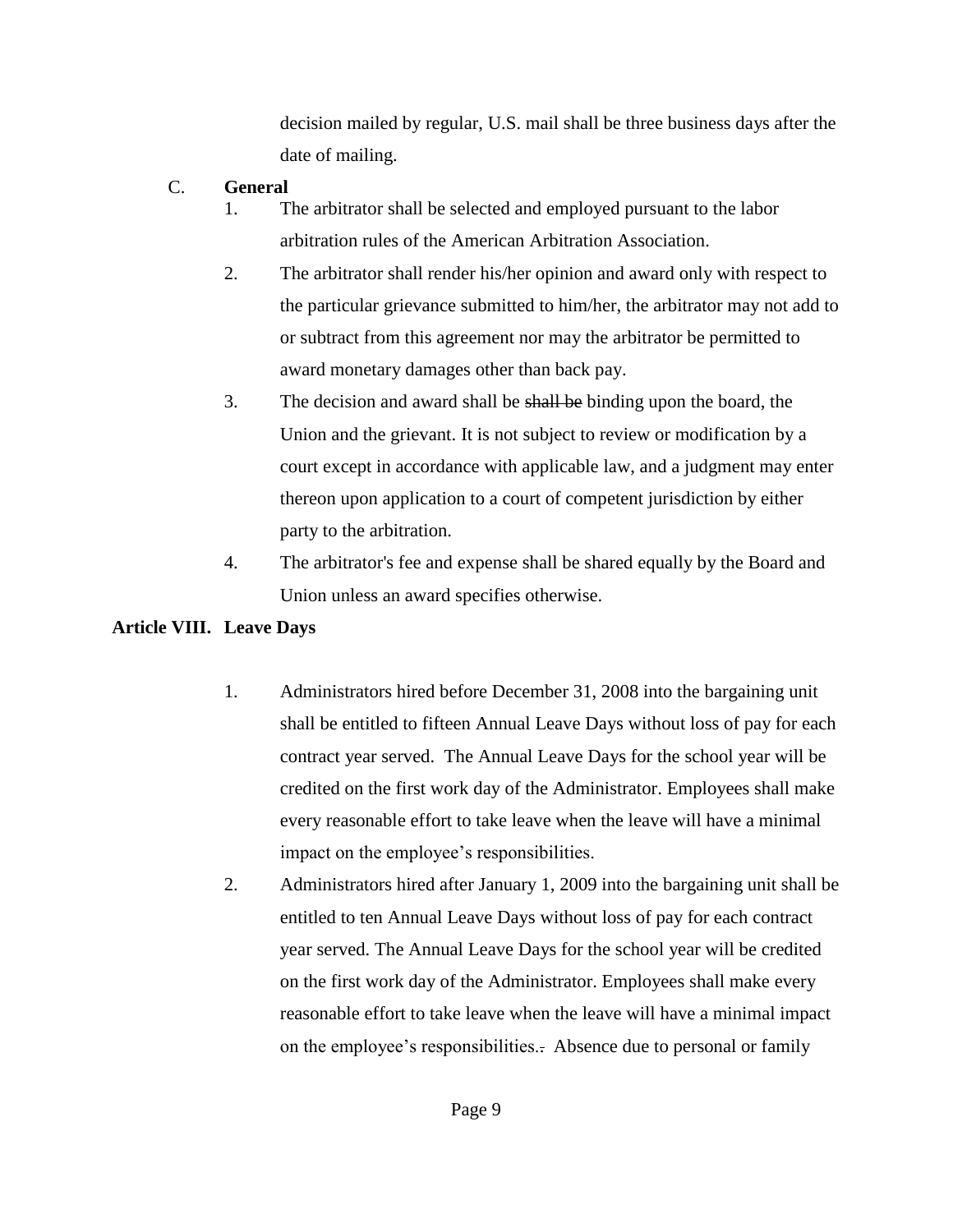illness greater than 5 consecutive school days must be supported by a doctor's note certifying the administrator's or family member's illness on the days in question.

- 3. The employer will honor its obligations under the Family Medical Leave Act. Leave days. A contract year will be used to determine a person's eligibility for leave under the FMLA.
- 4. Unused Annual Leave Days may accumulate as described here.

a. Administrators hired by the District prior to January 1995 who have accumulated more than 125 days not exceeding 200 as of September 1, 1996, for the purpose of severance will have that number of days frozen. If it becomes necessary for the Administrator to use days in excess of accumulated annual leave days, days may be used from the frozen severance bank. The frozen severance bank is permanently reduced by the number of days used. If the frozen severance bank falls below 125 days, the severance bank may be restored by the unused annual leave days up to a maximum of 125 days. Nuo Ivezaj is grandfathered into this severance bank clause of prior to January 1995, upon separation or retirement at \$175.00 per day.

b. Administrators hired before December 31, 2008 may accumulate up to 125 days of Annual Leave Days which will be paid to the employee at \$175.00 per day up to the max of 125 at Retirement or separation from employment. Craig Daniels is grandfathered into this clause.

c. Administrators hired on or after January 1, 2009 for the purpose of severance at retirement effective with the 07/01/2016 agreement, will be paid up to a max of 180 sick days in their sick bank at \$175.00 per day at retirement only. District must receive notification that the employee has submitted retirement paperwork. Final Salary Affidavit's submitted to the Payroll Office is sufficient notification of employee's retirement for severance pay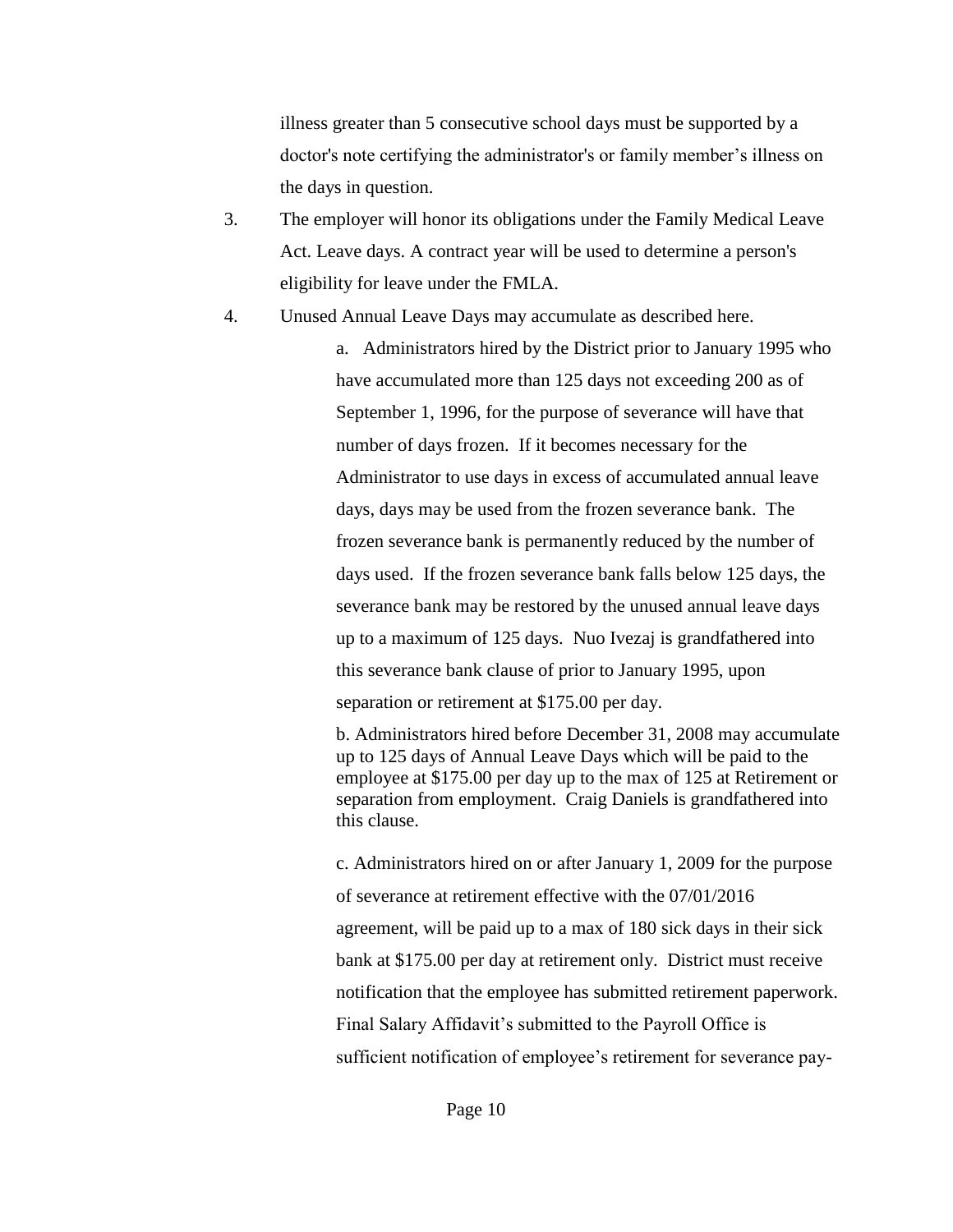out. Any other language that may have been over looked in this

HAA contract relating to severance pay is null and void.

- 5. Personal Leave Days may be used for:
	- a. Court appearance: A court appearance in which the employee is required to give evidence as a witness in a matter related to the employee's employment.
	- b. Death: a maximum of three days per occurrence in the case of a death in the immediate family of the employee. "Immediate family" means the employee's father, mother, spouse, life partner, child (natural born or adopted), sibling, mother-in-law, father-inlaw, grandparent, grandchild.
	- c. Jury duty: Any administrator who is summoned for jury duty must notify the Superintendent's office within a reasonable time of receipt of such notice. If an administrator is summoned and reports for jury duty he/she shall be paid their regular salary and benefits during such time of jury duty. The administrator shall provide to the Employer proof of all compensation received for jury duty and all such compensation shall be deducted from the administrator's pay, permission for which is hereby given, or paid over to the District.
	- d. Personal or family illness.
	- e. Personal business which cannot be conveniently accomplished at times other than during the school day.
- 6. Annual leave:
	- a. A leave day may be taken for any reason.
	- b. Annual Leave Days may be taken at any time but leave to be taken during the school year must be previously approved by the superintendent.
- 7. An employee may be granted, upon their request, a leave of absence without pay or benefits at the discretion of the Board of Education.
- 8. Calendar:
	- a. The school year shall be based on fifty-two (52) weeks. The Administrator shall follow the professional teaching contractual calendar as adopted by the Board Of Education during the months of August through June of each year, including the entire midwinter break off.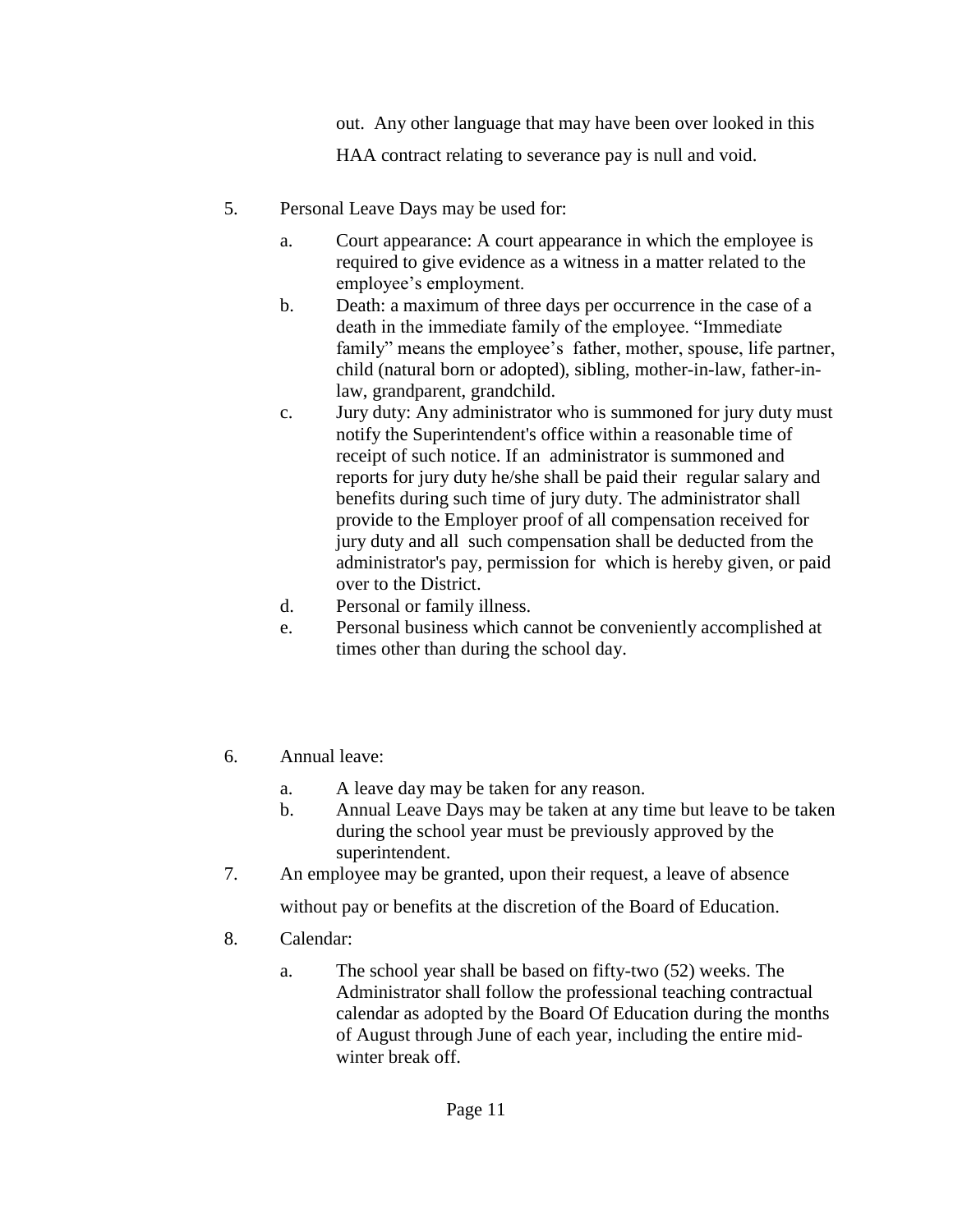- b. Administrators shall be entitled to twenty (20) days of nonaccruable vacation to be used during the year earned. Vacation may be taken during the school year with prior approval from the Superintendent's office. All vacations must be pre-approved by the Superintendent and shall not interfere with the normal work of the District. In the case that an Administrator does not use all earned vacation days by June 30 of year earned, a notification must be made to the Superintendent of School that up to 10 days will be rolled over to the following year. This notice must be provided to the Superintendent prior to June 30 of the applicable school year. The Administrator's vacation back cannot exceed thirty (30) days.
- c. Administrator's hired after January 1, 2009, shall be entitled to vacation as follows:
	- Ten (10) vacation days the first year,
	- Fifteen (15) vacation days the second year
	- Twenty (20) vacation days the third year

### **Article IX. Miscellaneous**

### A. **Scope of Agreement**

This Agreement shall supersede any rules, regulations or practices of the Board applicable to administrators which shall be contrary to, or inconsistent with, its terms. It shall likewise supersede any contrary or inconsistent terms contained in any individual administrator contracts heretofore in effect. All future individual administrator contracts shall be subject to the terms of this Agreement.

## B. **Compliance to Law**

This Agreement is subject, in all respects, to the laws of the State of Michigan with respect to the powers, rights, duties and obligations of the Board, the Union, and administrators in the bargaining unit and in the event that any provisions of this Agreement shall, at any time, be held to be contrary to law by a court of competent jurisdiction from whose final judgment or decree no appeal has been taken within the time provided for doing so, such provision shall be void and inoperative. However, all other provisions of this Agreement shall continue in effect.

## C. **Discipline, Demotions, Discharge**

No administrator on continuing contract shall be disciplined, demoted or discharged except for just cause except as permitted by this agreement.

## D. **Payroll Deductions**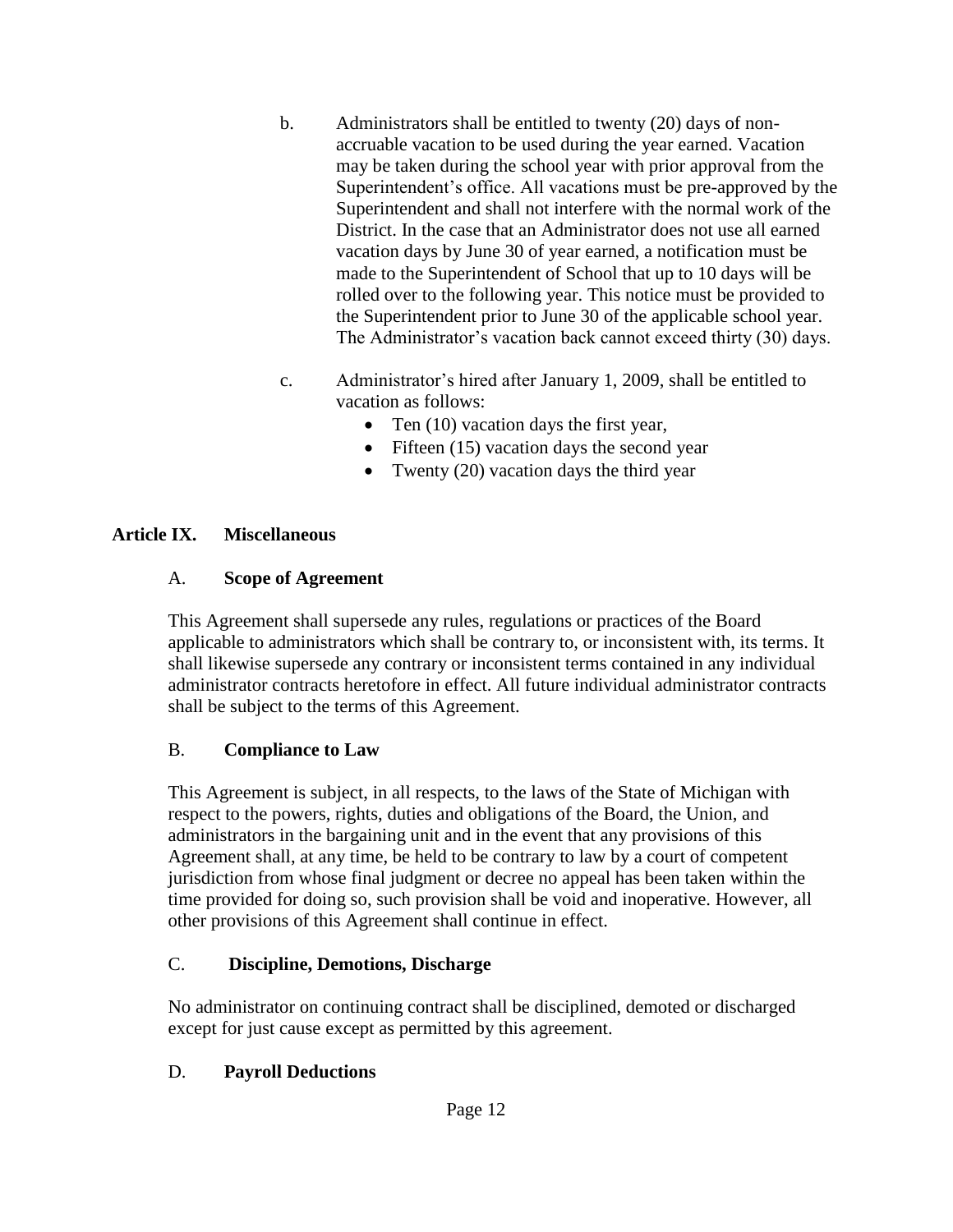The Board agrees to make payroll deductions, upon written authorization of an individual administrator for: Credit Union approved tax sheltered annuity programs, United Fund, additional insurance coverage's by approved carriers or for any other purposes jointly approved. No change in deductions will be allowed except by written authorization from the administrator at least two (2) weeks' prior to the change.

### E. **Administrative Staffing Standards:**

Every building in which K-12 instruction to students in a regular classroom occurs will be staffed with a principal.

**F.**

### ADMINISTRATORS' ATTENDANCE AT HPS BOARD MEETINGS IS OPTIONAL EXCEPT WHEN THAT ADMINISTRATOR IS ON THE AGENDA OR DIRECTED BY THE SUPERINTENDENT AS NEEDED,

# **Article X. Rights of Administrators**

# A. **Personnel File**

- 1. No false or intentionally misleading material will be placed in an administrator's personnel file. Except for routine or mandated material (such as Forms W-4), each administrator will be provided a copy of any document that is placed in their file.
- 2. An administrator will be notified if a request has been made to review or copy portions of the employee's personnel file pursuant to the Freedom of Information Act.

# B. **Protection of Administrators**

- 1. The Board will defend, indemnify and hold harmless every member of the bargaining unit from claims, suits, or administrative charges lodged against the administrator in any court or administrative agency when such claim, suit, or charge relates to actions taken by the administrator in the course of his or her employment unless such claim suit or charges assert that the member of the bargaining unit has engaged in sexual misconduct with a student or employee or committed an intentional tort.
- 2. The Board will reimburse the administrator the amount not covered by insurance for any loss, damage or destruction of any personal property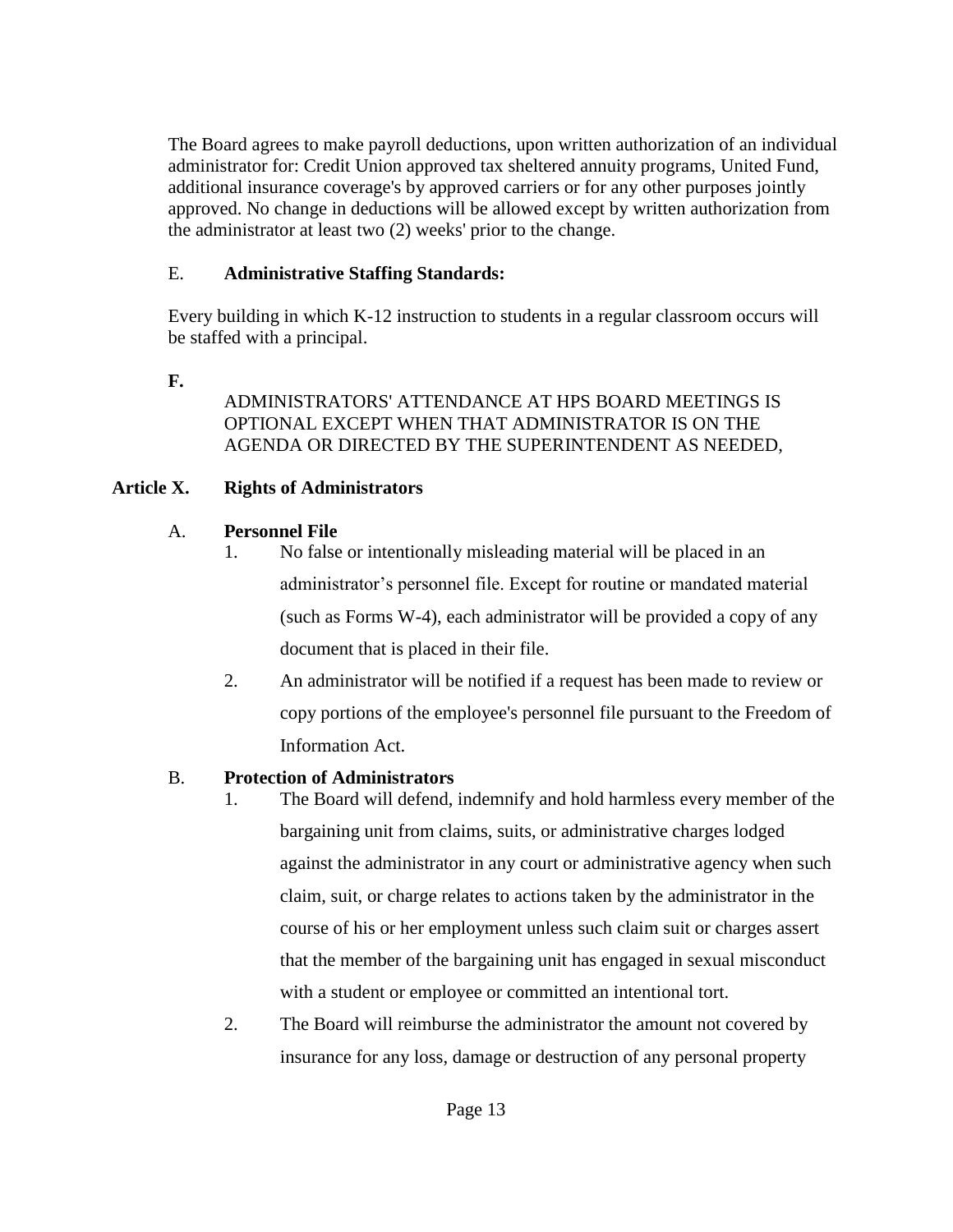suffered while in the course of his or her employment caused by the intentional act of a student or parent or guardian of a student.

3. An administrator injured as the result of an assault committed by a student or parent or guardian of a student shall be eligible for Additional Leave Days. To be eligible the administrator must be disabled and unable to work as the result of an assault committed by a student or parent or guardian of a student and must have used all of their available Annual Leave Days. If eligible, the administrator will credited with the same number of additional leave days as Annual Leave Days used as a result of the assault. An administrator may be absent with pay and benefits for the period of their disability or the until they have exhausted the additional leave days whichever occurs first.

#### C. **Layoff and Recall**

- 1. The Board of Education shall notify the Union in the event that it is necessary to reduce the number of persons employed in the bargaining unit. The notice shall be provided as soon as possible following the decision to reduce force. The notice shall include the number of administrators to be reduced and, to the extent possible, the job(s) being eliminated.
- 2. An administrator whose position is being eliminated may request to be transferred to another position in the bargaining unit.
- 3. The Board of Education shall provide at least 14 days' notice of layoff or pay in lieu thereof.
- 4. Any person who is laid off shall have the right to be recalled to a position that is restored or is vacant provided that the position becomes available within three years of the effective date of their layoff.

#### **Article XI. Compensation and Benefits**

#### A. **Wage Scale**

1. Annexed to this document is a wage scale. This scale applies as described in this article.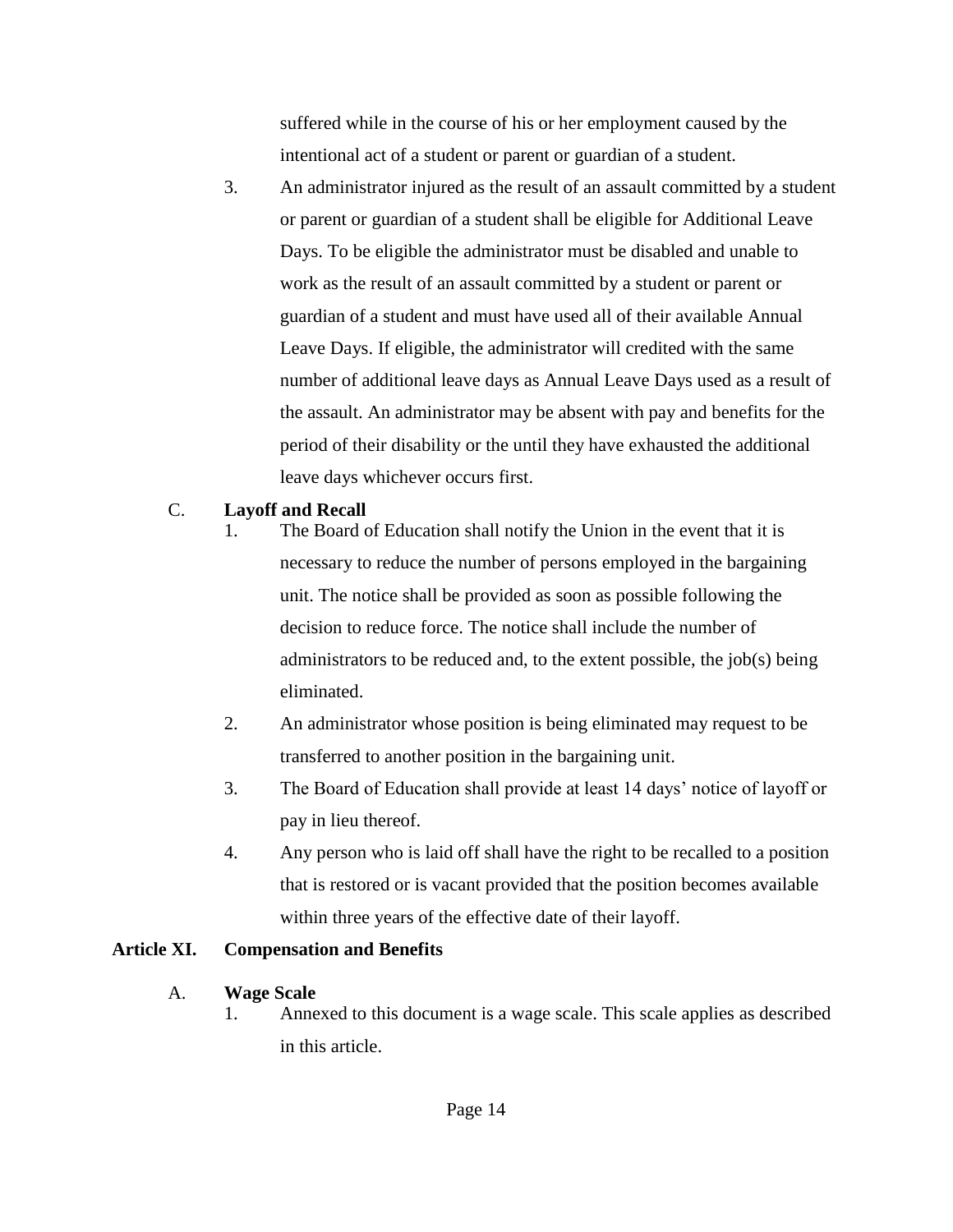- 2. The employer may place a new hire at any of the steps. Thereafter, the individual's compensation shall be increased as described in the applicable article.
- B. Insurances

### FOR 2011-2012

- 1. Administrators may choose an HMO/PPO plan for medical insurance (Hard Cap) and Administrators will be offered the same level of dental and vision coverage that is currently in effect with an 80/20 split.
- 2.
- a. The Employer will continue to purchase and pay 80/20 split for the dental and vision insurance plan that was in effect on July 1, 2008.
- b. The Employer will continue to purchase and pay the premium for the long term disability insurance plan that was in effect on July 1, 2008.
- c. An employee who opts not to be covered under the Board's medical coverage shall receive compensation of two hundred dollars (\$200.00) per month in lieu of coverage to be paid each month subject to the following condition. The Employee must supply to the District written proof of medical coverage with another employer / carrier.

## 3. EFFECTIVE SEPTEMBER 1, 2011:

- a. ADMINISTRATORS WILL ADOPT THE MEDICAL INSURANCE PLAN (NOT TO INCLUDE DENTAL AND VISION PLANS) PARTICIPATED IN BY THE HAMTRAMCK FEDERATION OF TEACHERS ON AUGUST 8, 2011.
- b. THE DISTRICT WILL ONLY PAY THE HARD CAP FOR THE HEALTH INSURANCE PREMIUM. DISTRICT WILL PAY 80% OF THE DENTAL AND VISION. ADMINISTRATORS WILL PAY THE REMAINING 20%.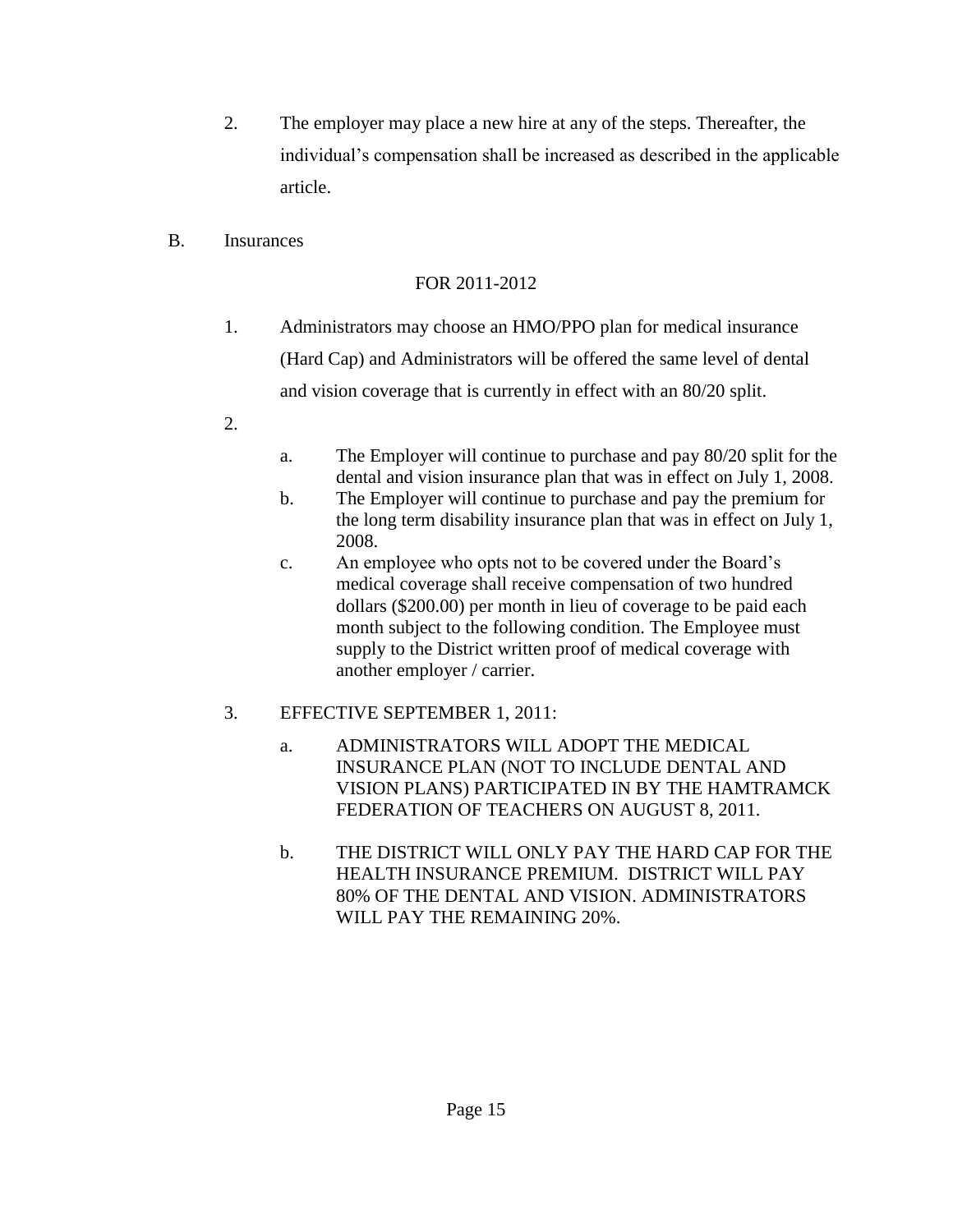### C. **Longevity**

- 1. Longevity shall be paid based upon years of service computed from the employees first date of entry on duty.
- 2. A full year's longevity payment will be due if the person's anniversary date is before December 31. Longevity will be deferred to the next full year if the person's anniversary date is after January 1.
- 3. Payments will be made on the last pay of the calendar year.
- 4. Payment due each year:
	- a. At least 11 years of service: \$950.00
	- b. At least 15 years of service: \$1450.00
	- c. At least 26 years of service: \$1950.00

## D. **Advanced Degrees:**

- 1. Persons with advanced degrees will receive an annual stipend in recognition of their achievement.
- 2. To be eligible, the person must be employed for the full school year, the degree must have been achieved from an accredited institution and their degree must be relevant to the field of education for which they are certified.

## Payment:

- a. Master's: \$500
- b. Educational Specialist: \$900
- c. Doctorate (Ph.D. or Ed.D.) \$2,000

## **Life Insurance**

The District agrees to purchase a life insurance policy equal to twice the amount of the Employee's yearly salary. In the event of the Employee's death during the term of employment provided for herein, the proceeds of the policy shall be paid to such beneficiary as the Employee may designate in writing filed with the secretary of the Board or, if no beneficiary is designated, in accordance with the last will and testament of the Employee or to his / her estate if he / she dies intestate. This obligation only pertains to employee's employed by the District and while employed by the District.

#### E. **Duration**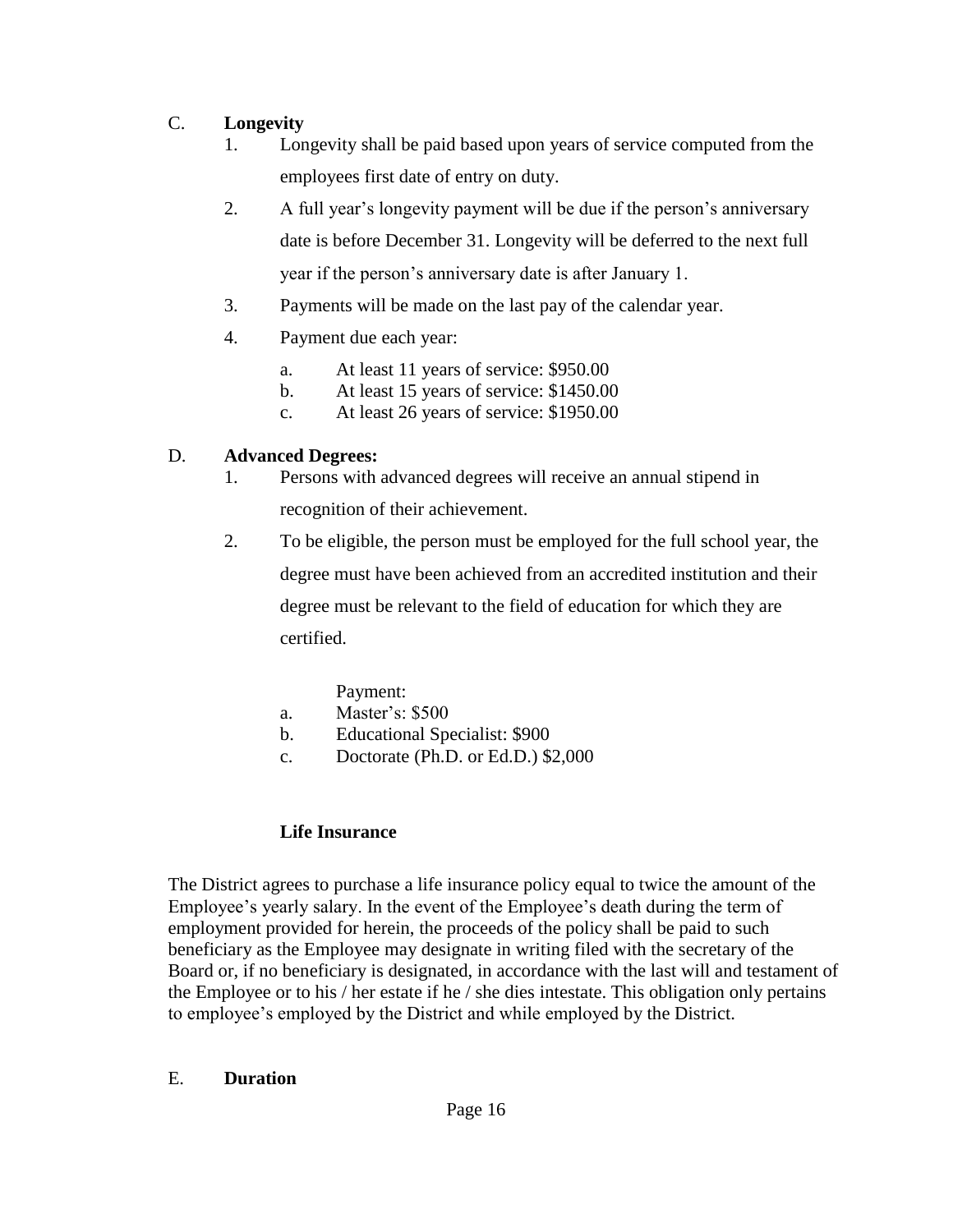This agreement shall be effective upon the date of ratification. This agreement shall expire on June 30, 2022

THE ENTIRE AGREEMENT OR SPECIFIC PROVISIONS OF THE AGREEMENT MAY BE EJECTED, MODIFIED, OR TERMINATED BY AN EMERGENCY MANAGER UNDER CONDITIONS PROVIDED IN THE LOCAL GOVERNMENT AND SCHOOL DISTRICT ACCOUNTABILITY ACT, 2011 PA 4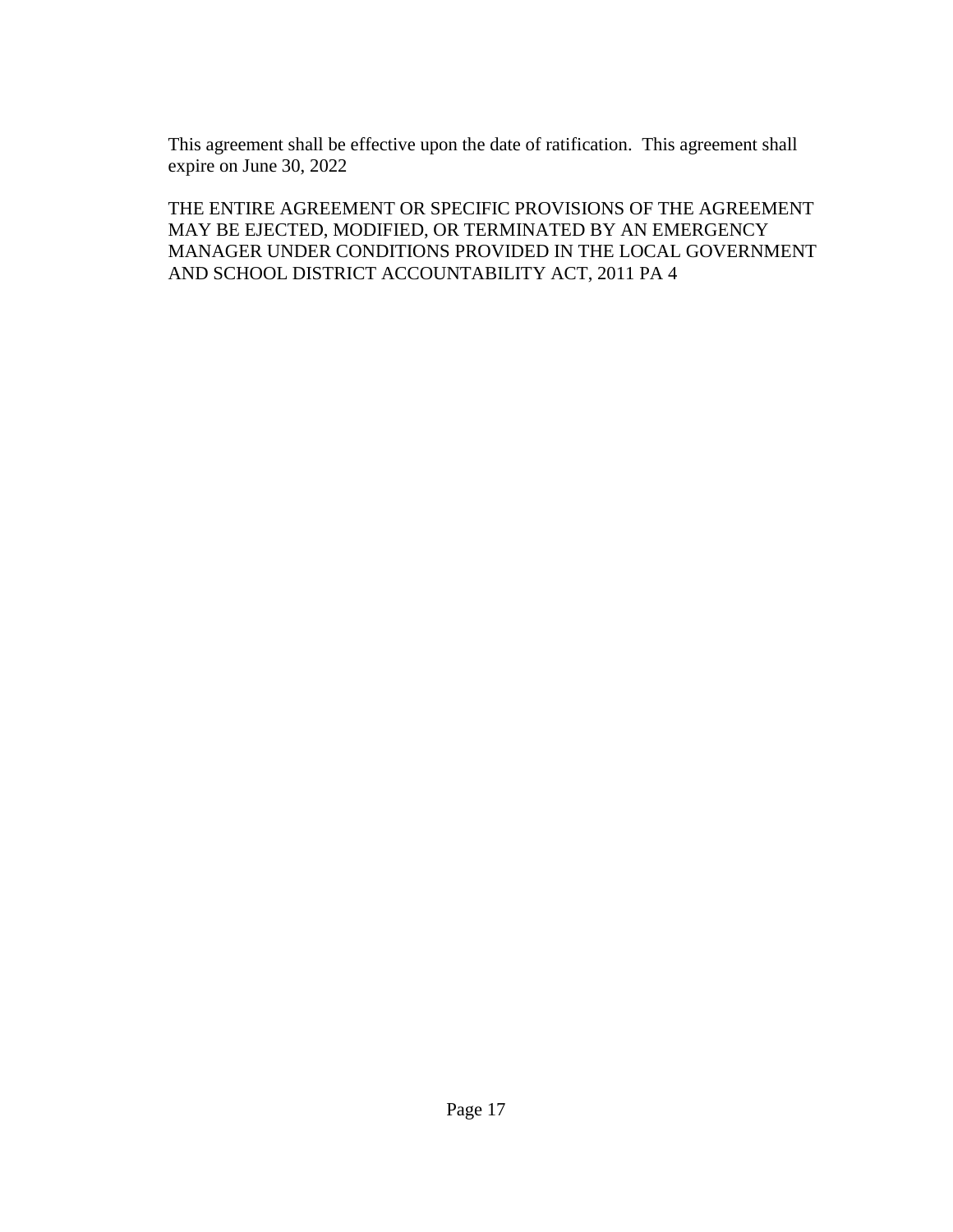### **Per Ratified Agreement dated 5/31/19**

3 Year Contract 07/01/2019 – 06/30/2022

Step increase for each year of contract. All steps were adjusted to make all steps an even 3% increase.

An additional 2% will be added to the salary schedule steps.

If an employee is at the 10th step and does not have a step increase for movement, that employee will be given 2% increase during this contract. The 2% increase will not be added to the 10th step.

Move Technology Coordinator to Technology Director effective 7-1-2019.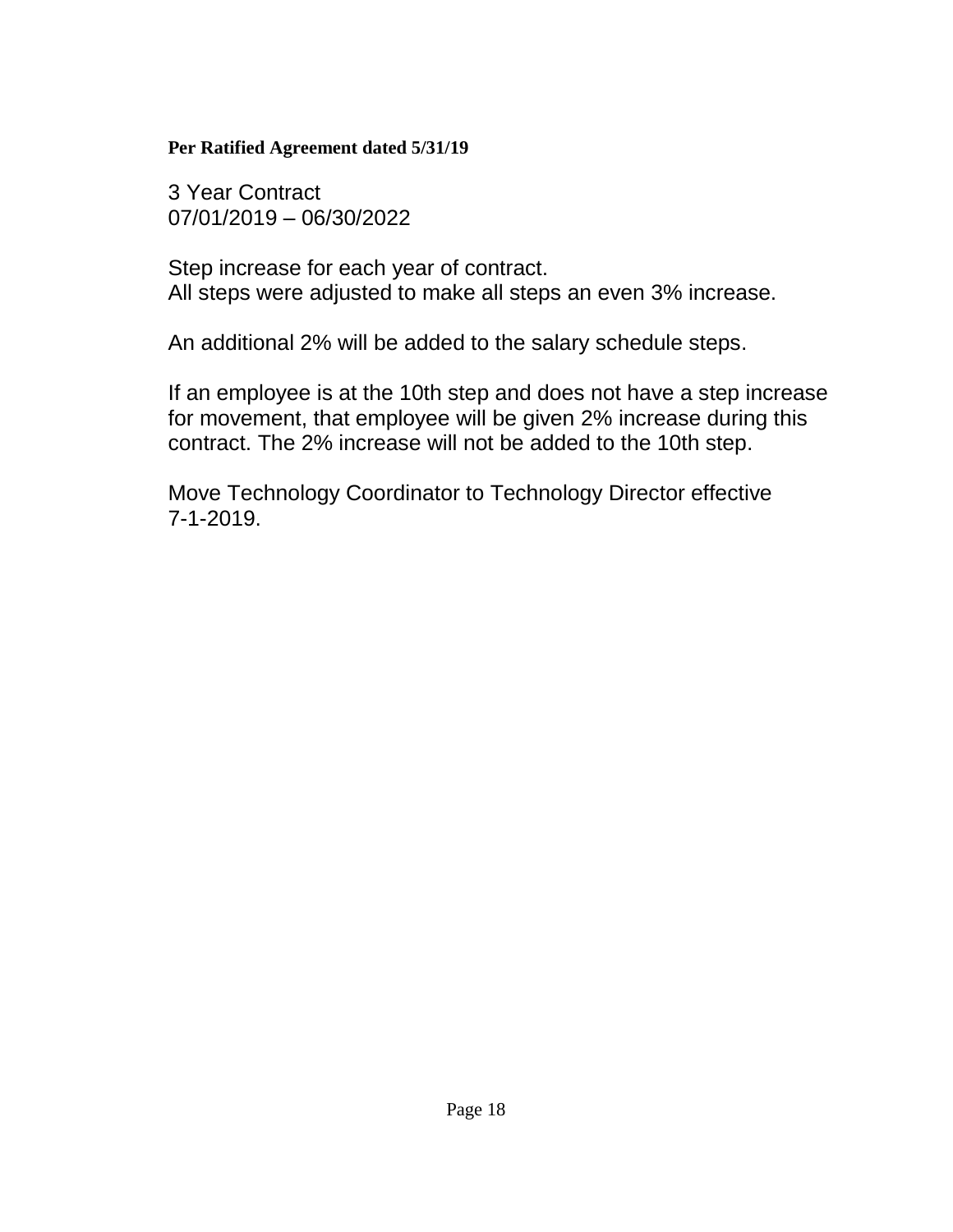#### **HAA SALARY SCHEDULE**

|                                  | Step 1      | Step 2      | Step 3       | Step 4       | Step 5       | Step 6       | Step 7       |
|----------------------------------|-------------|-------------|--------------|--------------|--------------|--------------|--------------|
| <b>Pupil Services</b>            | N/A         | N/A         | \$80,418.41  | \$82,830.97  | \$85,315.89  | \$87,875.37  | \$90,511.63  |
| Recreation                       | N/A         | N/A         | \$70,503.82  | \$72,618.93  | \$74,797.49  | \$77,041.42  | \$79,352.65  |
| <b>KMS</b> Principal             | N/A         | N/A         | \$92,536.25  | \$95,312.34  | \$98,171.72  | \$101,116.86 | \$104,150.37 |
| Special Ed Director              | N/A         | N/A         | \$94,739.50  | \$97,581.68  | \$100,509.13 | \$103,524.40 | \$106,630.14 |
| HHS Asst.                        | N/A         | N/A         | \$90,333.02  | \$93,043.00  | \$95,649.33  | \$98,518.81  | \$101,474.37 |
| KMS Asst.                        | N.A         | N/A         | \$88,129.77  | \$90,773.66  | \$93,496.87  | \$96,301.78  | \$99,190.84  |
| <b>Technology Director</b>       | N/A         | N/A         | \$80,418.41  | \$82,830.97  | \$85,315.89  | \$87,875.37  | \$90,511.63  |
| Bldg. & Grounds & Transportation | N/A         | N/A         | \$80,418.41  | \$82,830.97  | \$85,315.89  | \$87,875.37  | \$90,511.63  |
| <b>HHS</b> Principal             | N/A         | N/A         | \$101,349.23 | \$104,389.71 | \$107,521.40 | \$110,747.04 | \$114,069.46 |
| DE Principal                     | N/A         | N/A         | \$91,434.63  | \$94,177.68  | \$97,003.00  | \$99,913.09  | \$102,910.48 |
| DW Principal                     | N/A         | N/A         | \$91,434.63  | \$94,177.68  | \$97,003.00  | \$99,913.09  | \$102,910.48 |
| Hol Principal                    | N/A         | N/A         | \$91,434.63  | \$94,177.68  | \$97,003.00  | \$99,913.09  | \$102,910.48 |
| <b>ECE Principal</b>             | N/A         | N/A         | \$91,434.63  | \$94,177.68  | \$97,003.00  | \$99,913.09  | \$102,910.48 |
| Elem Asst.                       | N/A         | N/A         | \$85,926.52  | \$88,504.32  | \$91,159.45  | \$93,894.23  | \$96,711.07  |
| Horizon Principal                | N/A         | N/A         | \$90,333.02  | \$93,043.00  | \$95,834.29  | \$98,709.33  | \$101,670.61 |
| <b>Technology Coordinator</b>    | \$59,466.00 | \$61,249.98 | \$63,088.02  | \$64,980.12  | \$66,929.52  | \$68,937.41  | \$71,005.54  |
| <b>ELL</b> Director              | N/A         | N/A         | \$101,349.23 | \$104,389.71 | \$107,521.40 | \$110,747.04 | \$114,069.46 |

| Cont'd                           | Step 8       | Step 9       | Step $10*$   |
|----------------------------------|--------------|--------------|--------------|
| <b>Pupil Services</b>            | \$93,226.98  | \$96,023.79  | \$98,904.50  |
| Recreation                       | \$81,733.23  | \$84,185.23  | \$86,710.79  |
| <b>KMS</b> Principal             | \$107,274.89 | \$110,493.13 | \$113,807.93 |
| Special Ed Director              | \$109,829.04 | \$113,123.92 | \$116,517.63 |
| HHS Asst.                        | \$104,518.60 | \$107,654.17 | \$110,883.79 |
| <b>KMS</b> Asst.                 | \$102,166.57 | \$105,231.56 | \$108,388.52 |
| <b>Technology Director</b>       | \$93,226.98  | \$96,023.79  | \$98,904.50  |
| Bldg. & Grounds & Transportation | \$93,226.98  | \$96,023.79  | \$98,904.50  |
| <b>HHS</b> Principal             | \$117,491.54 | \$121,016.28 | \$124,646.76 |
| DE Principal                     | \$105,997.80 | \$109,177.73 | \$112,453.06 |
| DW Principal                     | \$105,997.80 | \$109,177.73 | \$112,453.06 |
| Hol Principal                    | \$105,997.80 | \$109,177.73 | \$112,453.06 |
| <b>ECE</b> Principal             | \$105,997.80 | \$109,177.73 | \$112,453.06 |
| Elem Asst.                       | \$99,612.39  | \$102,600.77 | \$105,678.79 |
| Horizon Principal                | \$104,720.73 | \$107,862.35 | \$111,098.22 |
| <b>Technology Coordinator</b>    | \$73,135.70  | \$75,329.77  | \$77,589.67  |
| <b>ELL</b> Director              | \$117,491.54 | \$121,016.28 | \$124,646.76 |

\* If, during the period of this 3 Year Contract, an employee is at the 10th step and does not have a step increase for movement, that employee will be given a 2% increase in base pay. The 2% increase will not be added to the 10th step.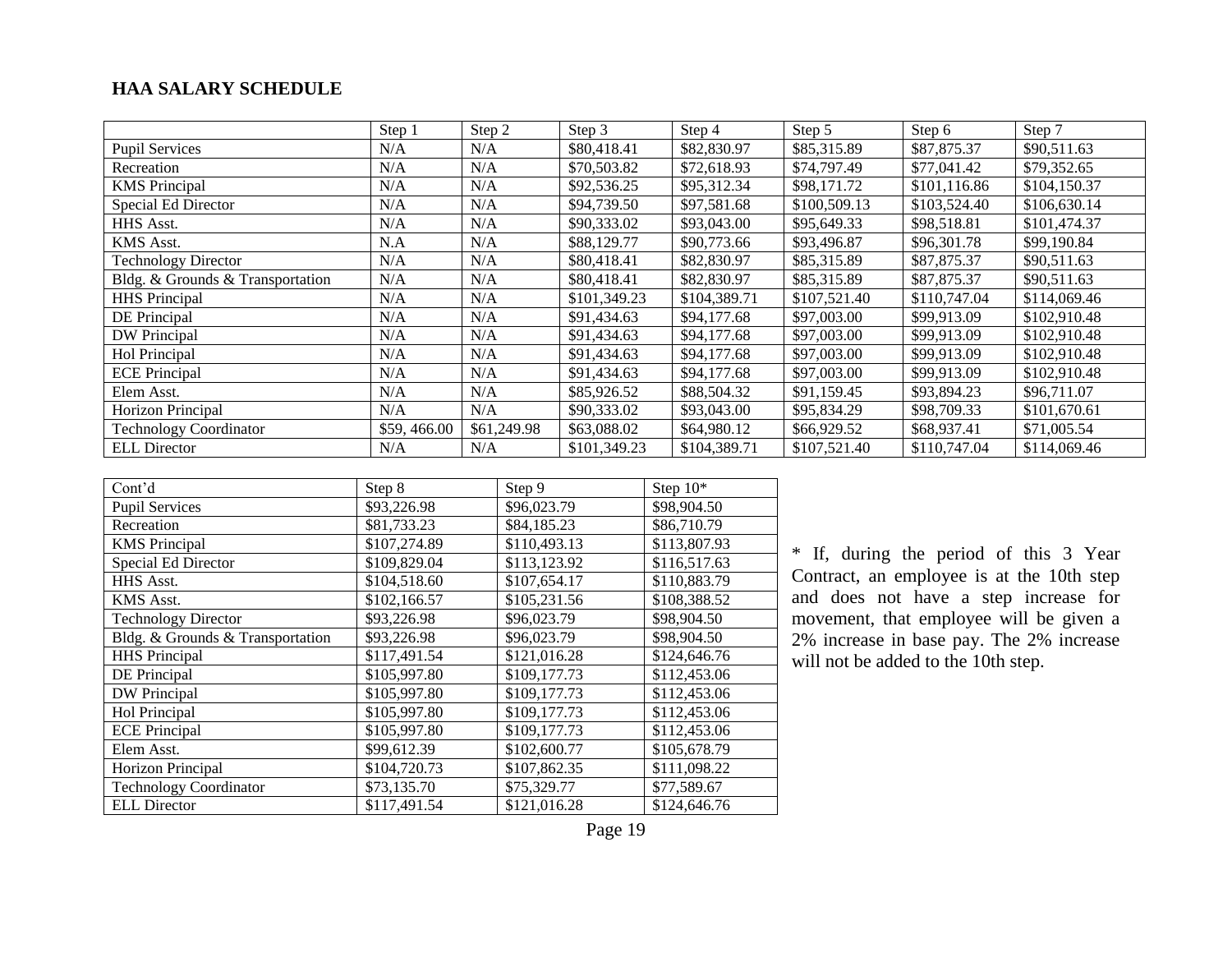# Attachment (A)

### Employment Agreement

## Between

## The Hamtramck Board of Education

and

 $("Administrator")$ 

- 1. This agreement is effective on \_\_\_\_\_\_\_\_\_\_\_\_\_ and shall expire on \_\_\_\_\_\_\_\_\_\_\_.
- 2. This agreement is subject to the provisions of the collective bargaining agreement between the Hamtramck Administrators Association and the Hamtramck Board of Education ("C.B.A.")
- 3. Duties: the Administrator is employed as\_\_\_\_\_\_\_\_\_\_\_\_\_\_\_\_\_\_\_\_\_\_\_\_\_\_\_\_\_\_\_\_\_\_\_.
- 4. Administrator has stated that s/he has the requisite qualifications to perform the job to which s/he has been assigned.
- 5. The Administrator shall receive compensation and benefits applicable to the position as established by the C.B.A.
- 6. The Administrator shall not achieve tenure as an administrator as a consequence of this agreement.

Signed:

Administrator

Superintendent of Schools

Dated:\_\_\_\_\_\_\_\_\_\_\_\_\_\_\_\_\_\_\_\_\_\_\_\_\_

\_\_\_\_\_\_\_\_\_\_\_\_\_\_\_\_\_\_\_\_\_\_\_\_\_\_\_\_\_\_\_\_\_\_